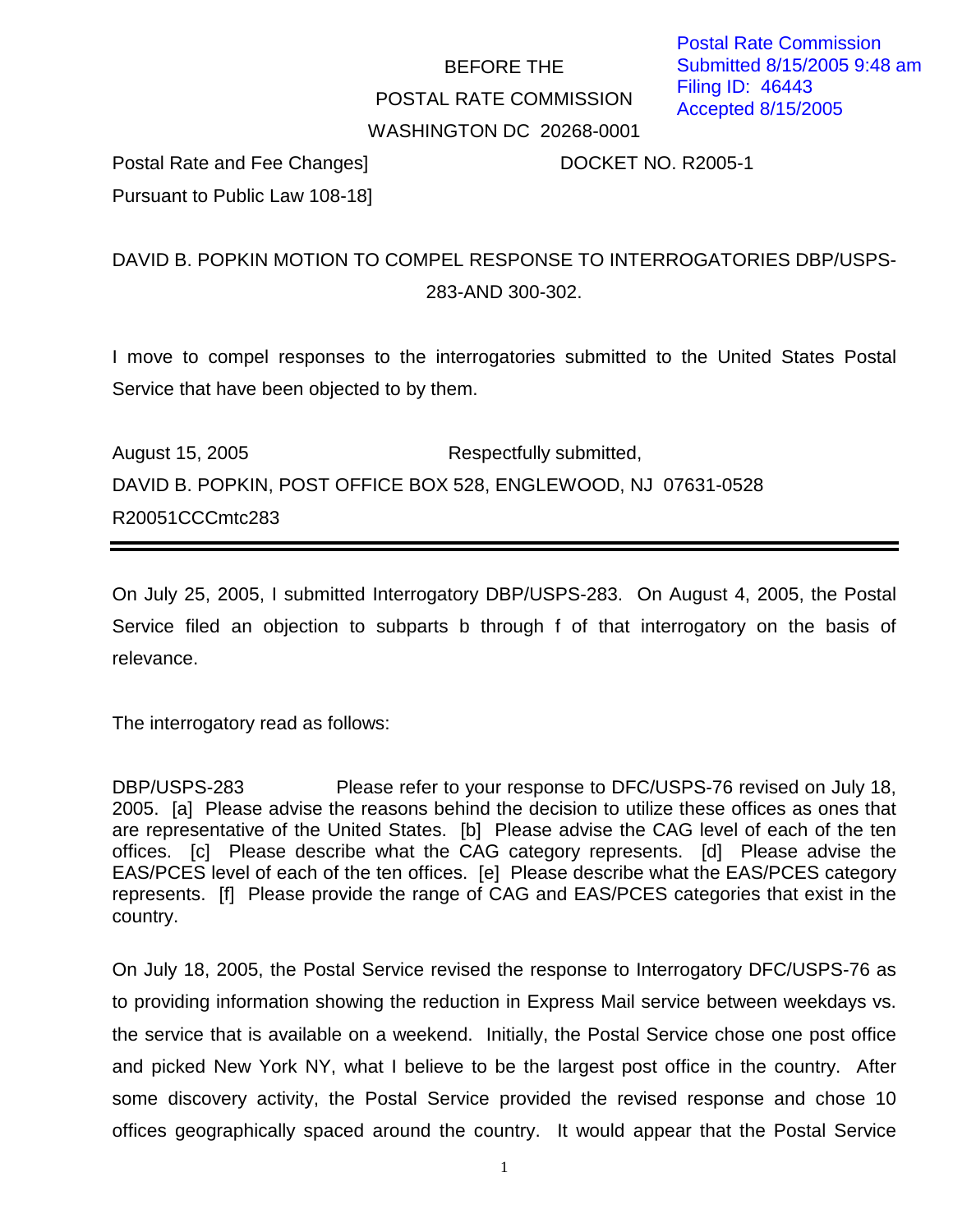chose large to very large post offices. For example, the northeastern most post office on the list is Boston and not some small rural post office in Maine. I figured that the easiest way to determine the size of the offices chosen was either the CAG classification and/or the EAS/PCES level of the Postmaster.

Subparts b and d attempted to determine the levels of these ten offices. Subparts c, e, and f attempted to obtain supporting data to show what the CAG and EAS/PCES categories mean and the range of values that exist throughout the country.

Inquiry into the types of post offices that were utilized in providing the relevant information as to the extent of reduction of service on weekends is obviously relevant and therefore responses should be provided.

On July 25, 2005, I submitted Interrogatories DBP/USPS-300 and 301. On August 4, 2005, the Postal Service filed an objection to these interrogatories on the basis of relevance.

The interrogatories read as follows:

DBP/USPS-300 Please refer to your response to DBP/USPS-234. [a] Please confirm, or explain if you are unable to confirm, that 2 parcels that were tallied for Express Mail flat-rate envelopes that weighed 70 pounds. [b] Please provide the actual data that was tallied prior to the conversion to the data that was provided in the response to the interrogatory. [c] Please explain how the conversion was made. [d] You refer to USPS T-4 testimony. Please provide a reference to the specific page numbers and line numbers.

DBP/USPS-301 Please refer to your response to DBP/USPS-234. In your response you state that you do not feel that the mail pieces that were excessively high in weight were not considered unreliable. [a] Please explain why the highest weight shown for a Priority Mail flat-rate envelope is 18 pounds while for Express Mail flat-rate envelopes there is data in every one pound category up to 70 pounds except for seven weight categories. [b] Please advise the density of the material that would have had to have been in a flat-rate envelope so as to have created a weight of 70 pounds. [Footnote #1 inserted] [c] Please advise what you believe would be a reliable estimation of what would be shipped in a 70-pound flat rate envelope.

[Footnote # 1 =] For your information, I mailed a Priority Mail flat-rate envelope containing two construction bricks and weighing 8 pounds. The volume of the two bricks was virtually the maximum volume that could be placed into the envelope. If the weight of a flat-rate envelope was 70 pounds and the volume was that of the two bricks, the density of the material would have had to have been 16.4 grams per cubic centimeter. Copper has a density of 8.93 g/cc; steel is 7.48-8.00 g/cc; and lead is 11.34 g/cc.